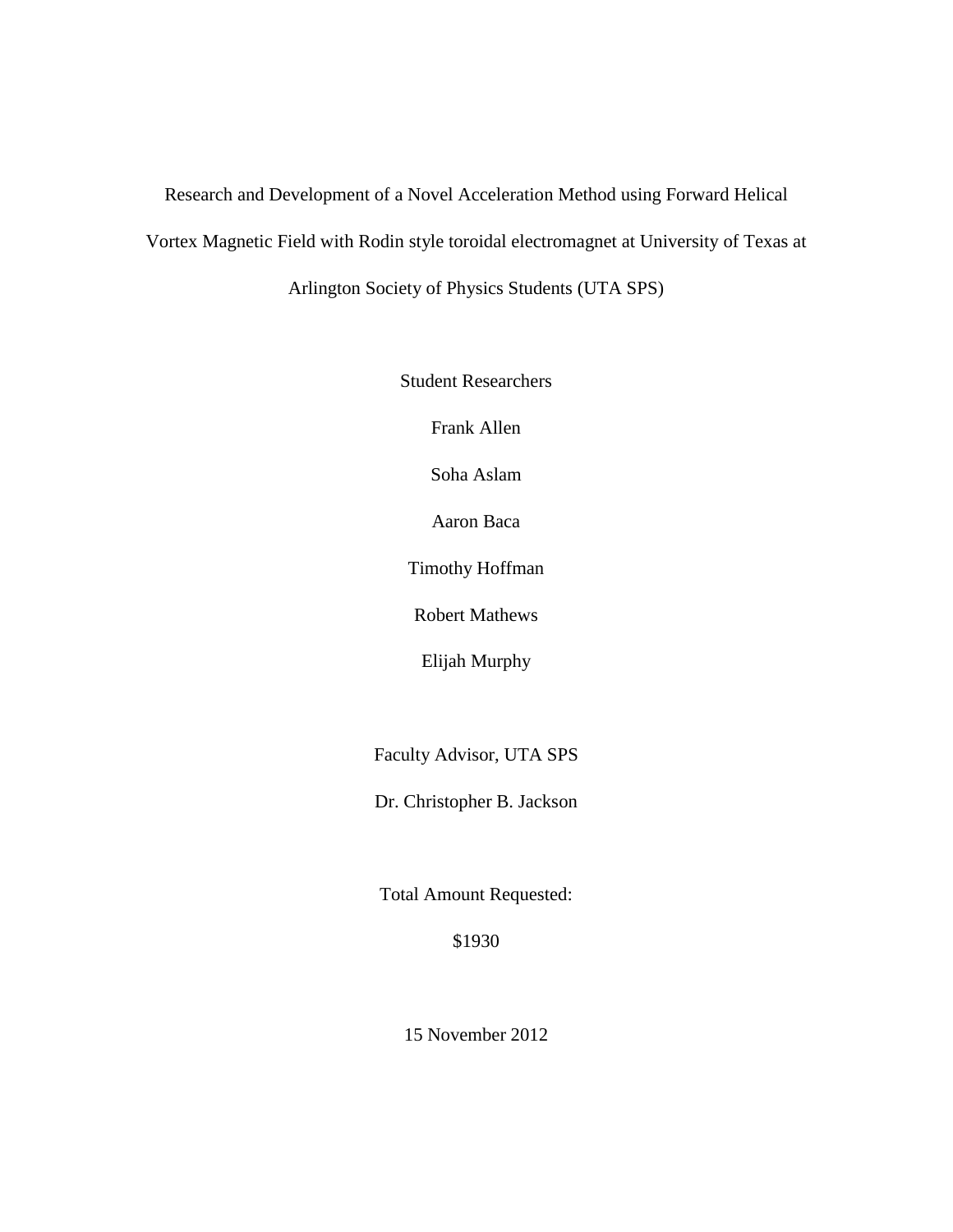## Abstract

High energy particle physics requires powerful accelerators and detectors to study the fundamental constituents of matter and the forces between them. Accelerators of various energies are used in many different areas, including material property studies, medicine and homeland security. One challenge faced is the difficulty of transferring energy from the accelerator to the particle to be accelerated. Traditionally, a radio-frequency cavity along with an electric field is used for charged particle acceleration. We propose to carry out research and development of a novel acceleration method using forward helical vortex magnetic field generated by a Rodin style toroid coil electro-magnet. Due to the shape of the field, we expect this scheme to not only accelerate but also focus charged particles. We will construct several prototype Rodin style magnets, characterize the magnetic fields generated by the prototypes and test their functionality on a low energy positron accelerator in the UT Arlington Physics department. Should this scheme work, we may have developed a new way of accelerating particles and fine-tuning their energies.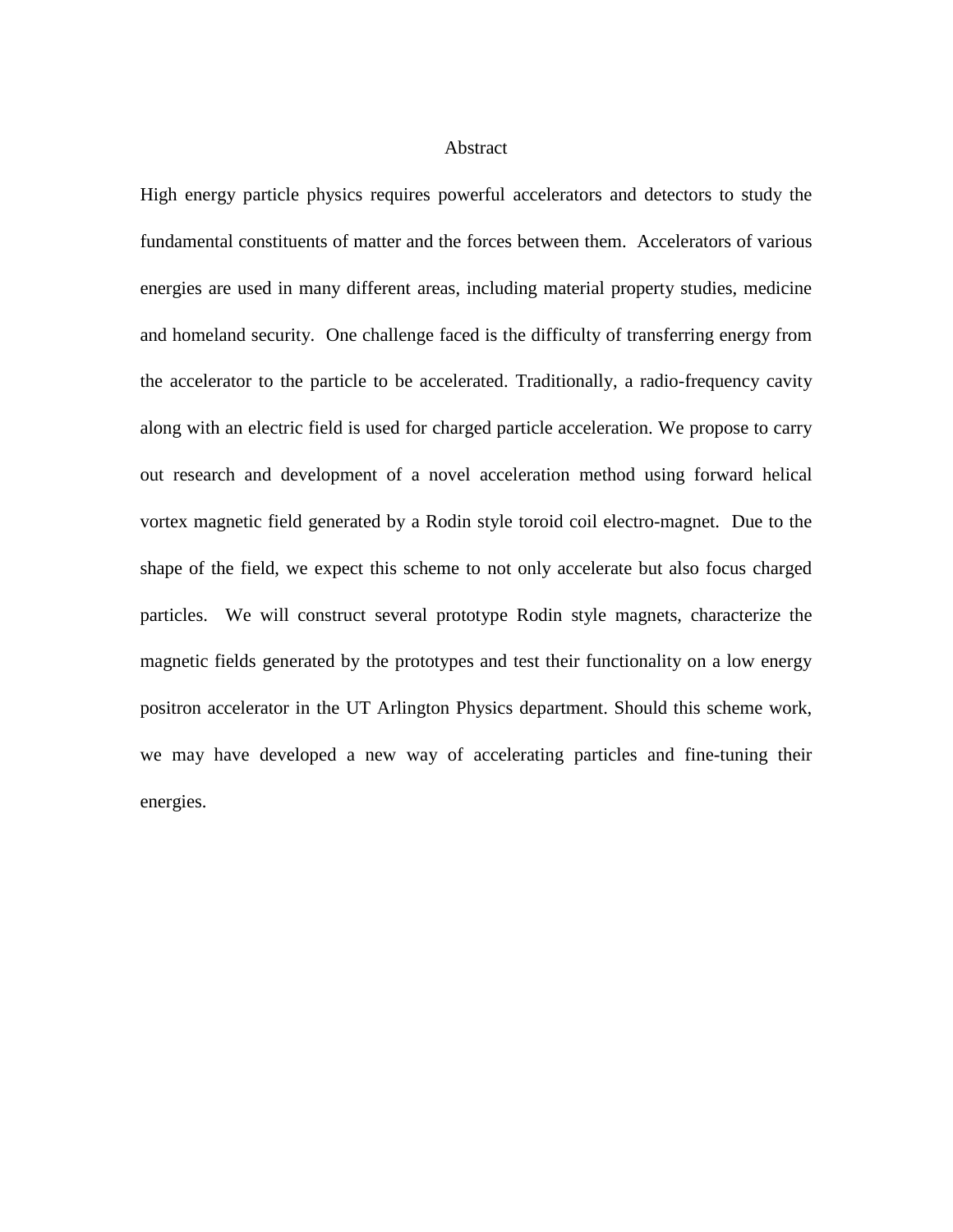The students in the Society of Physics Students at the University of Texas at Arlington (UTA) propose to carry out research a new particle acceleration scheme using a vortex magnetic field generated by a Rodin style toroidal magnet. We will construct several prototypes of the Rodin style toroidal magnet, as designed by Marko Rodin, and study their field characteristics. We will test this proposed particle acceleration using the prototype magnets in conjunction with a positron accelerator from the physics department.

High-energy particle physics (HEP) is a field of physics that pursues understanding of the fundamental constituents of matter and the interactions between these fundamental particles. In order to probe smaller scales necessary to reach the fundamental level, HEP requires powerful accelerators and complex detectors to study the particles emerging from interactions in the accelerator.

Particle accelerators are not only used for fundamental sciences but also for material property studies, medicine and homeland security. The energy range and particle species used for these different accelerators differ but issues in particle acceleration such as acceleration, focusing and steering schemes are shared. The typical particle acceleration method is based on electric fields through radio-frequency (RF) cavities. These require a high level of vacuum and fine surface quality to prevent electric sparks a signal deformation. If, however, a magnetic field is used for acceleration, both acceleration and focusing can be accomplished by the same beam element. This reduces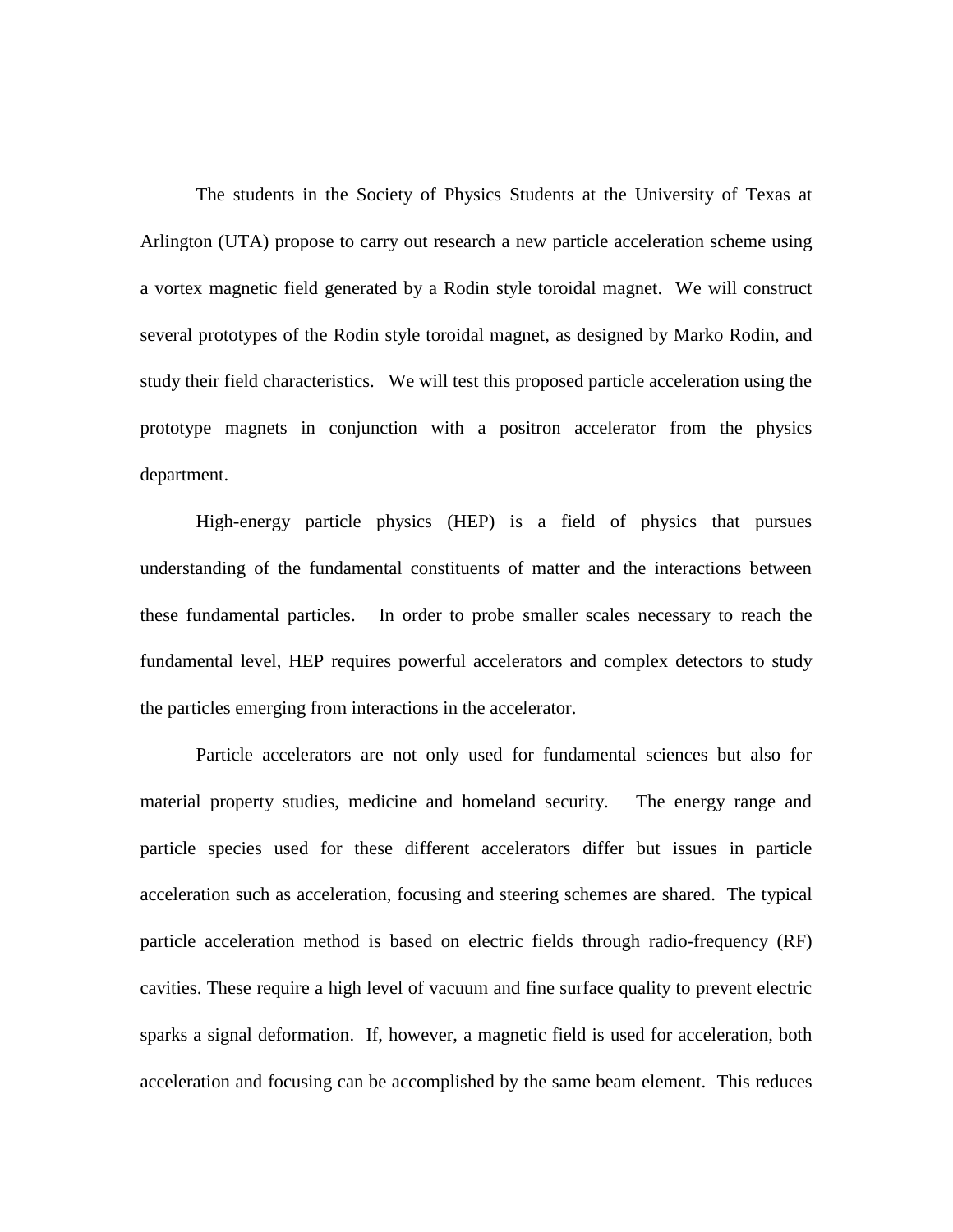design and execution complexity costs associated with RF cavities. Figure 1 below shows a schematic diagram of this novel acceleration and focusing approach. The red box represents the beam pipe, the blue rectangle represents the Rodin Magnet, blue



Figure 1 Forward helical vortex magnetic force based acceleration scheme.

dashed lines represent the forward helical electromagnetic field, the red lines represent particle trajectory, and the open red circles represent accelerating particles.

As shown in the diagram, charged particles are focused to the center of the beam pipe due to the force generated by the magnetic field. Further, the direction of the force also causes the particles to be accelerated forward.

When constructed, the Rodin Coil will measure 1.5 in diameter and will be wound with 14-gauge magnet wire and will be applied to a range of voltages and amperages to test its change in field when applied to a range of variables.

The coil is proposed to form a moving magnetic field as shown in Figure 1, this field, uncommon in magnetics has many possible uses and could be found to apply in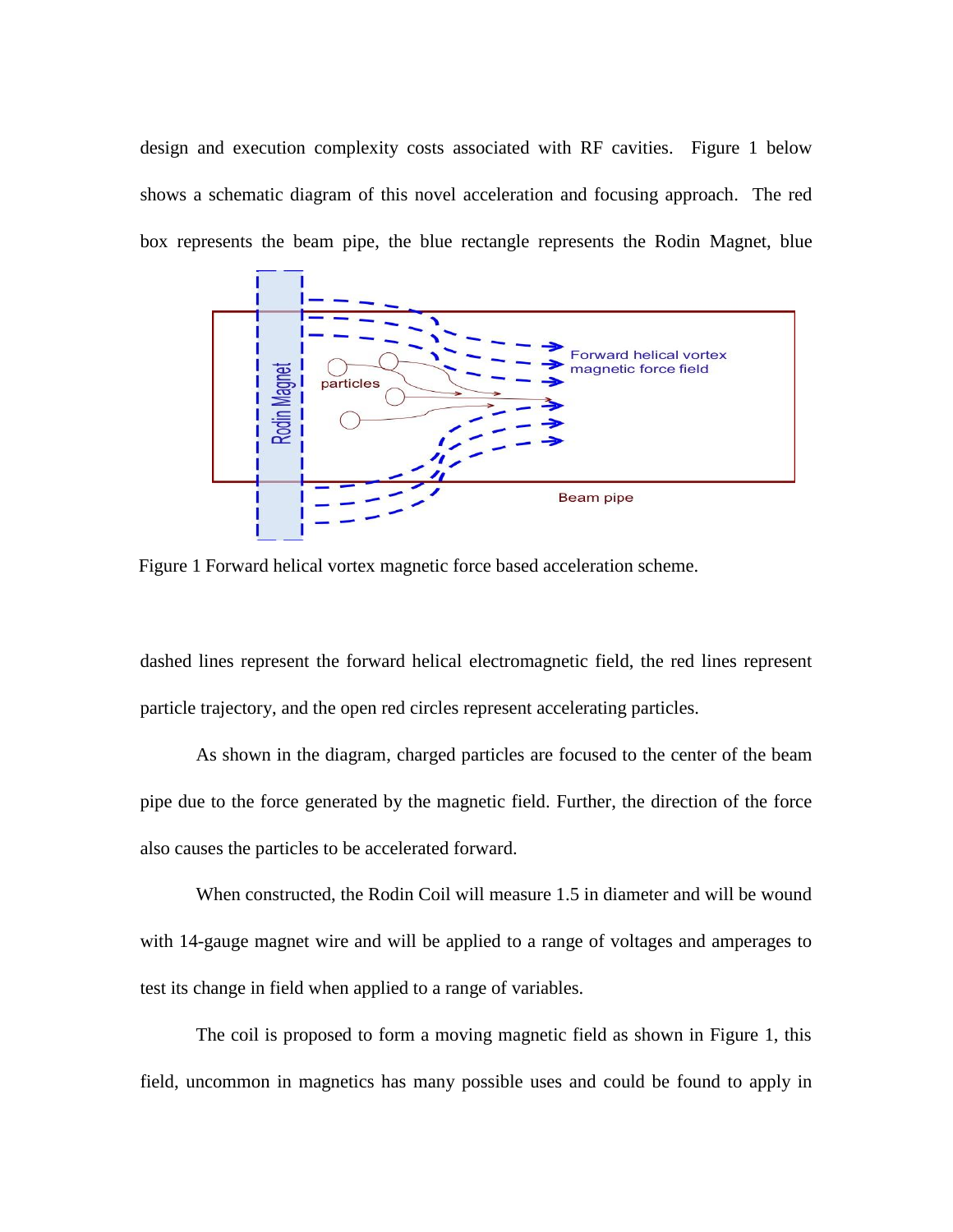many fields of physics that have not been considered before. The coil was proposed by Marko Rodin and has been demonstrated to produce a rotating conical field, not frequently observed in magnetic field generation. The current through the copper wire wound through and around the torus are the defining factors which determine the force, size, and strength of the field. It is important that these variables are changed according to application in order to achieve optimum fields.

While other uses for rotating conical magnetic fields have been proposed, the main focus of our research on the coil will be directed in the field of particle physics. A possible use of the coil within physics is the redirection and acceleration of particles in a particle accelerator. Due to the field geometry, a particle could be pulled towards the center in a vortex-like manner then pulled through and passed to the other side of the coil to be further accelerated by a repulsing field. In effect, this coil design may accelerate particles in a similar manner as a toroid magnet with the advantage of reducing stray particles and focusing particle path.

We have chosen this thick type of copper wire so that the flux and force of the coil can be strengthened through the addition of more amperage and voltage, in normal wire and in smaller size copper wire it is possible that the wire can become unsheathed as well and break due to high amounts of heat and unstable amounts of voltage. This thicker weight wire also allows for the absorption of more heat, consequently, a cooling system will have to be devised for the coil to insure that it does not over heat, which can also distort and change the magnetic fields produced.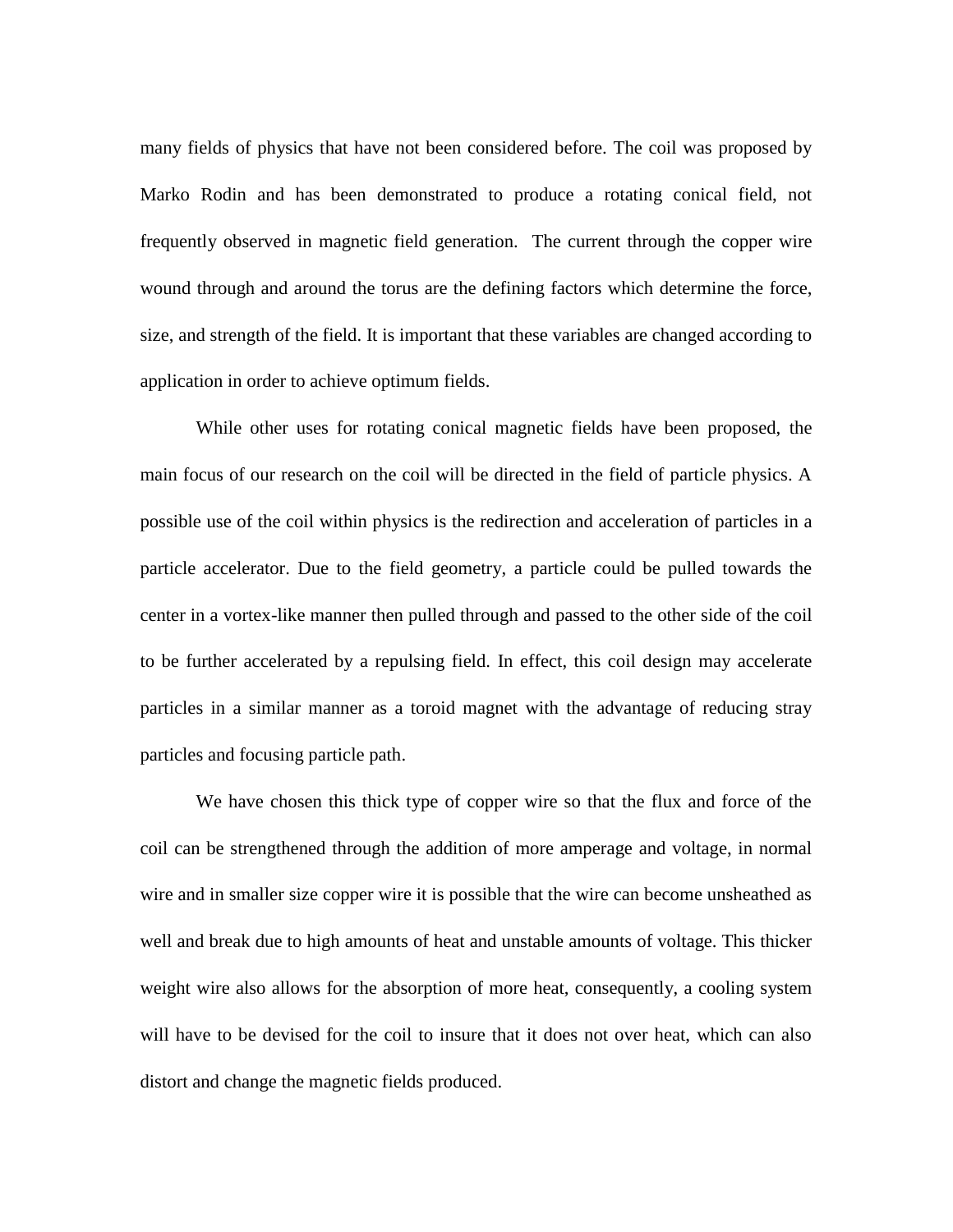As well, the precision and accuracy of all windings contained within the coil are crucial to the even distribution of current around the torus, without the even distribution, it is possible for the field to become distorted and even dysfunctional. So to ensure the data resulting from our experiments are consistent, multiple renditions of the coil will be made, with constants throughout, such as number of windings, and wire size.

In order to control the input voltage into the coil we will construct an electrical panel to modulate and monitor the coil's voltage, amperage, and even the heat being produced to better conduct the research around vortex magnetics.

Signatures:

UTA SPS Officers:

Aaron Baca – President

Cezanne Narcisse – Vice President

Elijah Murphy – Treasurer

Erica Castillo – Secretary

Jaime Sterrett – Historian

UTA SPS Advisor:

Dr. Christopher Jackson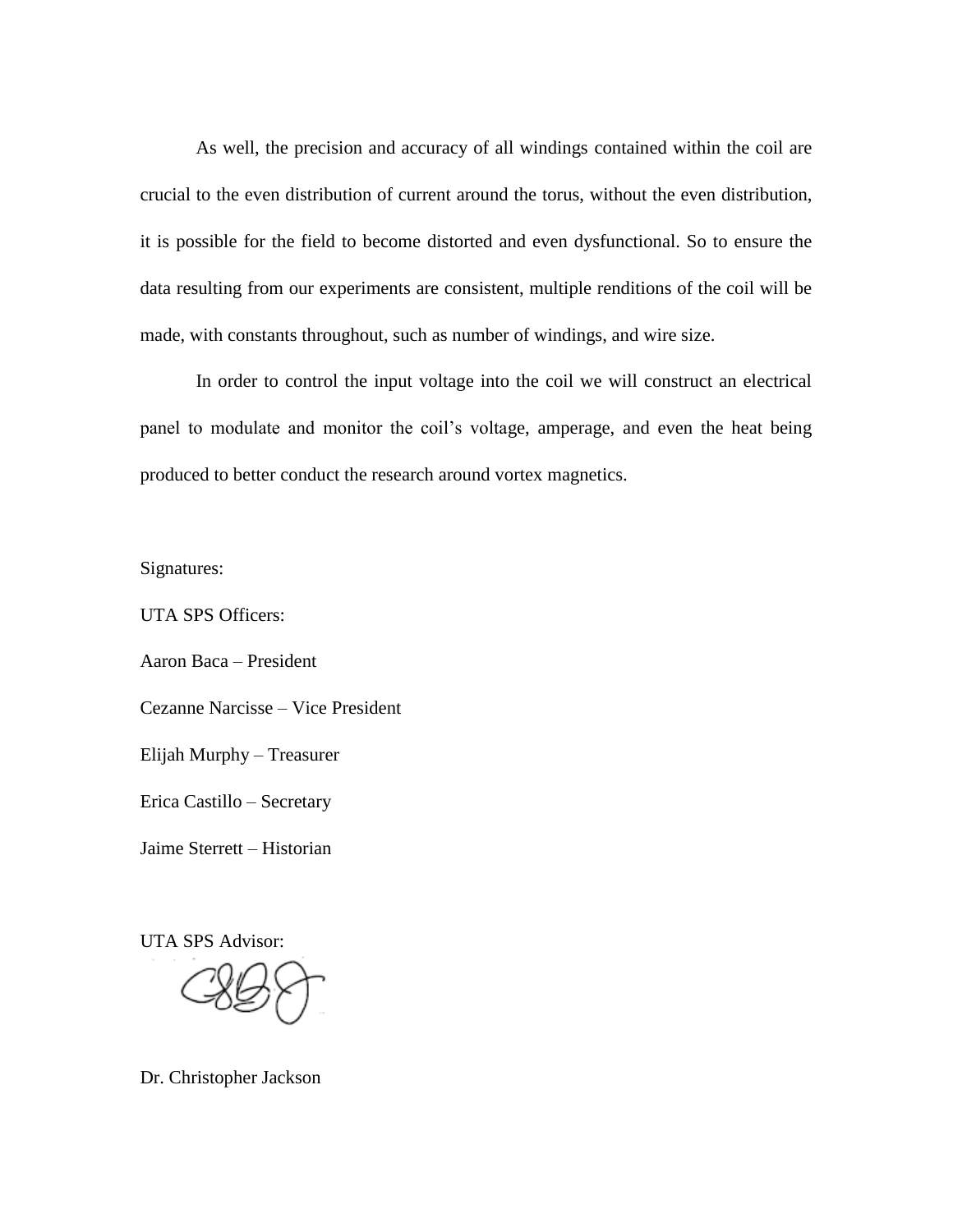## Sources:

<http://www.seri-worldwide.org/id117.html>

http://rodincoil.com/

http://peswiki.com/index.php/Directory:Marko\_Rodin\_Coil\_/\_Torus\_/\_Motor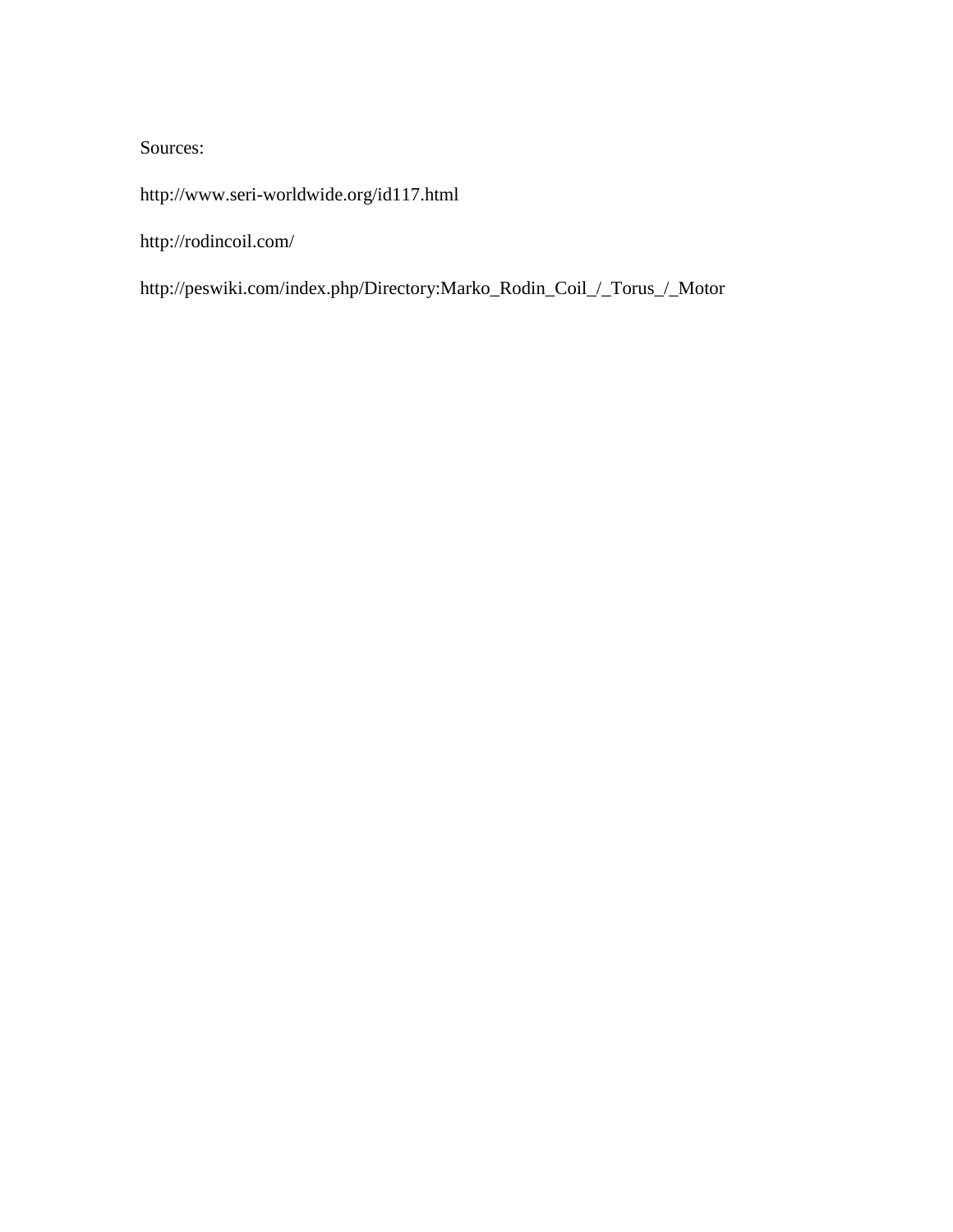## Budget Request

| Items                                                                  | Unit price $(\$)$ | Number needed | Total $(\$)$ |
|------------------------------------------------------------------------|-------------------|---------------|--------------|
| AWG14 Essex<br>Magnet Wire 11LB<br>$(6$ Spools $[1$ Spool per<br>coil) | \$125             | 8             | \$1000       |
| Wiring and Integration                                                 | \$100             | 3             | \$300        |
| Neodymium Magnets                                                      | \$10              | 5             | \$50         |
| <b>Iron Torus Core</b>                                                 | \$30              | 6             | \$180        |
| <b>Control Panel</b><br>Materials                                      | \$400             | 1             | \$400        |
| Total budget and<br>requested funds                                    |                   |               | \$1930       |